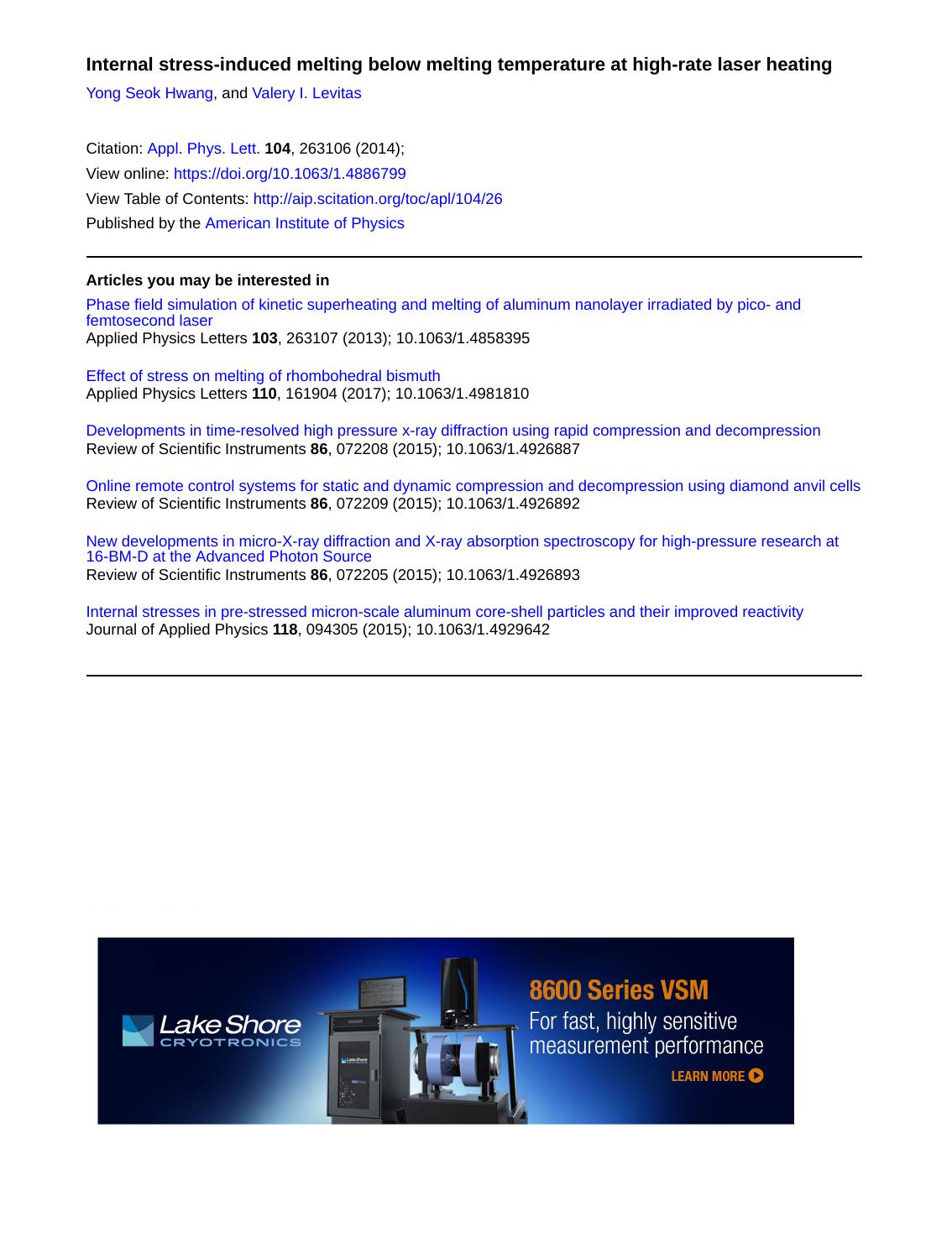

## [Internal stress-induced melting below melting temperature at high-rate](http://dx.doi.org/10.1063/1.4886799) [laser heating](http://dx.doi.org/10.1063/1.4886799)

Yong Seok Hwang<sup>1,a)</sup> and Valery I. Levitas<sup>2,b)</sup>

<sup>1</sup>Department of Aerospace Engineering, Iowa State University, Ames, Iowa 50011, USA  $^{2}$ Departments of Aerospace Engineering, Mechanical Engineering, and Material Science and Engineering, Iowa State University, Ames, Iowa 50011, USA

(Received 2 May 2014; accepted 20 June 2014; published online 2 July 2014)

In this Letter, continuum thermodynamic and phase field approaches (PFAs) predicted internal stress-induced reduction in melting temperature for laser-irradiated heating of a nanolayer. Internal stresses appear due to thermal strain under constrained conditions and completely relax during melting, producing an additional thermodynamic driving force for melting. Thermodynamic melting temperature for Al reduces from 933.67 K for a stress-free condition down to 898.1 K for uniaxial strain and to 920.8 K for plane strain. Our PFA simulations demonstrated barrierless surface-induced melt nucleation below these temperatures and propagation of two solid-melt interfaces toward each other at the temperatures very close to the corresponding predicted thermodynamic equilibrium temperatures for the heating rate  $Q \le 1.51 \times 10^{10}$ K/s. At higher heating rates, kinetic superheating competes with a reduction in melting temperature and melting under uniaxial strain occurs at 902.1 K for  $Q = 1.51 \times 10^{11}$  K/s and 936.9 K for  $Q = 1.46 \times 10^{12}$  K/s. © 2014 AIP Publishing LLC. [\[http://dx.doi.org/10.1063/1.4886799](http://dx.doi.org/10.1063/1.4886799)]

Traditionally, intense laser-induced melting is associated with the possibility of significant kinetic superheating of solids and their melting significantly above the equilibrium melting temperature  $T_{eq}$ . This was obtained experimentally for heating rates Q in the range  $0.95-1290$  K/ps,<sup>[1,2](#page-4-0)</sup> using mo-lecular dynamics<sup>[3](#page-4-0)</sup> and phase field approach (PFA).<sup>[4](#page-4-0)</sup> For example, for the heating rate  $Q = 1290 \text{ K/ps}$  $Q = 1290 \text{ K/ps}$  $Q = 1290 \text{ K/ps}$ , experimental<sup>2</sup> melting temperature for Al increased up to 1400 K, while  $T_{eq}$  = 933.67 K. Such fast heating leads to a high temperature T before melting starts and completes. Also, thermal expansion in constraint conditions generates compressive pressure, which is supposed to increase the equilibrium melting temperature according to Clausius-Clapeyron relation. We are not familiar of experimental or numerical studies of melting under laser heating for smaller  $Q < 10^{11}$ K/s. Here, we demonstrate that laser heating in a broad range of heating rates  $Q < 10^{11}$ K/s can cause melting at 36 K, below the equilibrium melting temperature of Al at zero external pressure in biaxial confinement. The main reason of reducing melting temperature is that fast heating within a laser-irradiated region of a thin nanolayer generates constrained thermal expansion and internal elastic biaxial compression on the order of 2 GPa without external pressure. Using continuum thermodynamics, we demonstrated analytically that such internal stresses and their energy, which completely relax after melting, produce a significant driving force for melting and reduce equilibrium melting temperature  $T_{eq}^{\varepsilon}$  by 36 K. The same reduction in actual melting temperature was obtained utilizing advanced PFA coupled to mechanics and the heat evolution equation. When mechanics is excluded, melting occurs at equilibrium temperature  $T_{eq}$ . At higher heating rates, this driving force still persists but kinetic superheating

a)Electronic mail: [yshwang@iastate.edu](mailto:yshwang@iastate.edu)

b)Electronic mail: [vlevitas@iastate.edu](mailto:vlevitas@iastate.edu)

takes over, leading to a significant increase in melting temperature with respect to  $T_{eq}^{\varepsilon}$ .

Phase field equations. We will generalize the phase field approach for melting coupled with mechanics developed in Refs. [4–6](#page-4-0) by adding a thermodynamically consistent temperature evolution equation. Since these equations describe well experimental results, for surface melting and melting of Al nanoparticles at slow heating<sup>[6](#page-4-0)</sup> and melting at laser heating of the thin Al nanolayer (like here), for  $Q = 0.95 - 1290$  K/ps,<sup>[4](#page-4-0)</sup> we expect that they describe reality for the heating rates in the current paper.

Total strain tensor  $\boldsymbol{\epsilon} = (\nabla_0 \boldsymbol{u})$ , (where  $\boldsymbol{u}$  is the displacement vector,  $\nabla_0$  is the gradient operator in the undeformed state, and the subscript s designates symmetrization) can be additively decomposed into elastic  $\varepsilon_e$ , transformation  $\varepsilon_t$ , and thermal  $\varepsilon_{\theta}$  strains

$$
\varepsilon = \varepsilon_e + \varepsilon_t + \varepsilon_\theta; \quad \varepsilon = 1/3\varepsilon_0 I + \varepsilon; \tag{1}
$$

$$
\boldsymbol{\varepsilon}_{in}=\varepsilon_{in}\boldsymbol{I}=\boldsymbol{\varepsilon}_t+\boldsymbol{\varepsilon}_\theta;\ \ \boldsymbol{\varepsilon}_t=1/3\varepsilon_{0t}(1-\phi(\eta))\boldsymbol{I};\qquad(2)
$$

$$
\varepsilon_{\theta} = \alpha_s (T_{eq} - T_0) \mathbf{I} + (\alpha_m + \Delta \alpha \phi(\eta)) (T - T_{eq}) \mathbf{I}, \quad (3)
$$

where  $\eta$  is the order parameter that varies from 1 in solid to 0 in melt and characterizes the degree of disordering of atomic structure,  $\alpha_s$  and  $\alpha_m$  are the linear thermal expansion coefficients for solid and melt, respectively,  $\Delta \alpha$  is the difference in the thermal expansion coefficients of solid and melt,  $I$  is the unit tensor,  $T_0$  is the initial temperature,  $\varepsilon_0$  is the total volumetric strain,  $\varepsilon_{0t}$  is the volumetric transformation strain for complete melting, e is the deviatoric strain, and  $\phi(\eta)$  $=\eta^2(3-2\eta)$  is the function that interpolates properties of the intermediate states in terms of properties of solid and melt and which satisfies conditions  $\phi(0) = d\phi(0)/d\eta$  $d\phi(1)/d\eta=0$ ,  $\phi(1)=1$ . The order parameter is unambiguously related to volumetric transformation strain (and, consequently, mass density) through Eq. (2).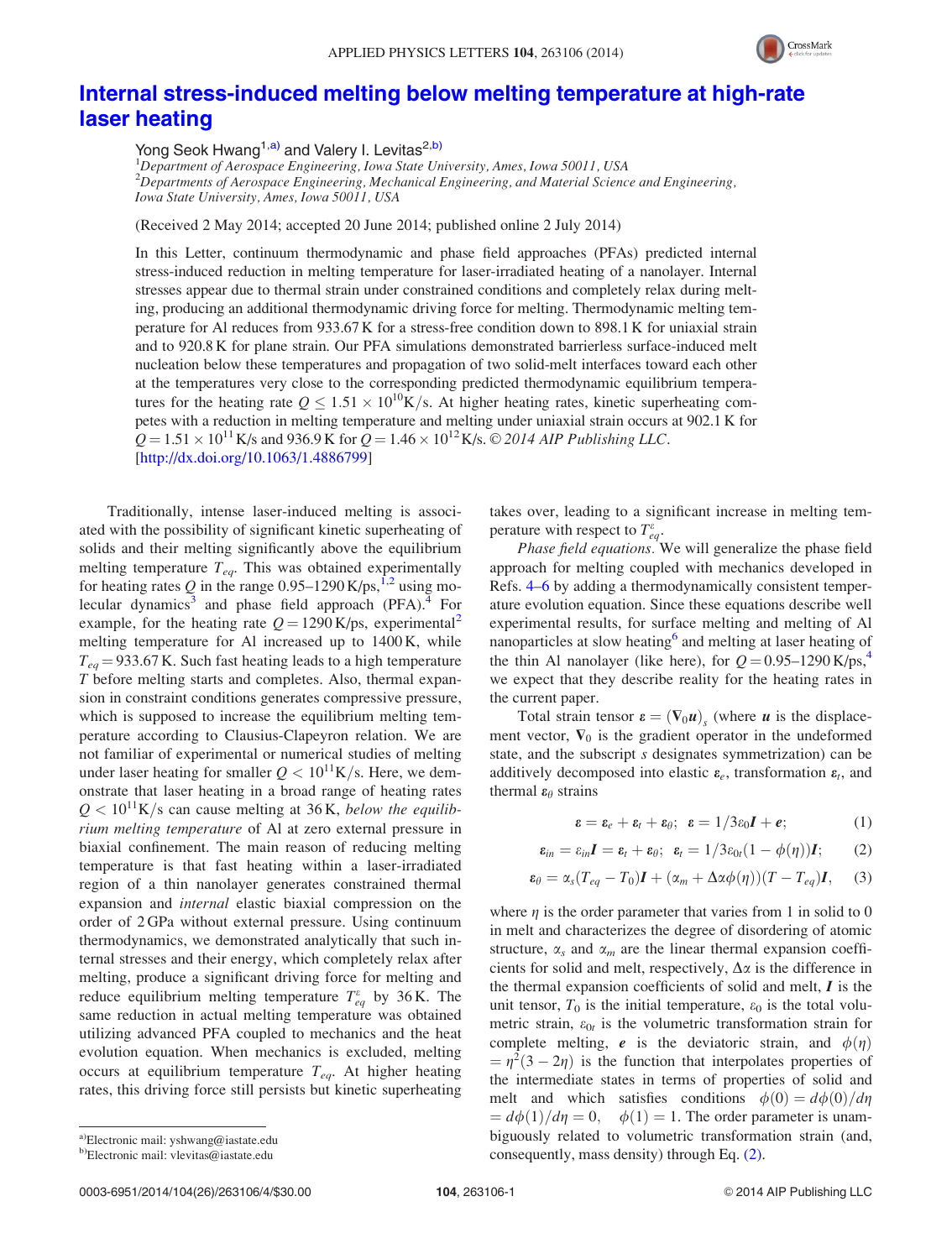<span id="page-2-0"></span>Free energy per unit undeformed volume is:<sup>[4,6](#page-4-0)</sup>

$$
\psi = \psi^e + J\breve{\psi}^\theta + \psi^\theta + J\psi^\nabla; \ \breve{\psi}^\theta = A\eta^2(1-\eta)^2; \quad (4)
$$

$$
\psi^e = 0.5K\varepsilon_{0e}^2 + \mu \mathbf{e}_e : \mathbf{e}_e; \psi^{\theta} = H(T/T_{eq} - 1)\phi(\eta); \quad (5)
$$

$$
\psi^{\nabla} = 0.5\beta |\nabla \eta|^2, \ A := 3H(1 - T_c/T_{eq}). \tag{6}
$$

Here,  $\psi^e$ ,  $\psi^{\theta}$ ,  $\overline{\psi}^{\theta}$ , and  $\psi^{\nabla}$  are the elastic, thermal, doublewell, and gradient energies, respectively;  $\rho_0$  and  $\rho$  are the mass densities in the undeformed and deformed states, respectively,  $J = \rho_0/\rho = 1 + \varepsilon_0$ ,  $K(\eta) = K_m + \Delta K \phi(\eta)$ , and  $\mu(\eta) = \mu_s \phi(\eta)$  are the bulk and shear moduli,  $\Delta K = K_s - K_m$ ,  $\beta$  is the gradient energy coefficient, H is the latent heat,  $\nabla$  is the gradient operator in the deformed state, and  $T_c = 0.8T_{eq}$  is the melt instability temperature. Using thermodynamic procedure, the following equations for the stress tensor  $\sigma$  is obtained:

$$
\sigma = \frac{\partial \psi}{\partial \varepsilon} - J^{-1} \nabla \eta \otimes \frac{\partial \psi}{\partial \nabla \eta} = \sigma_e + \sigma_{st};
$$
  

$$
\sigma_e = K \varepsilon_{0e} I + 2\mu \varepsilon_{e}; \ \sigma_{st} = (\psi^{\nabla} + \breve{\psi}^{\theta}) I - \beta \nabla \eta \otimes \nabla \eta, \quad (7)
$$

that consists of elastic  $\sigma_e$  stress and surface tension at interfaces  $\sigma_{st}$ , where  $\otimes$  designates the dyadic product of vectors. The same procedure leads to the Ginzburg-Landau equation

$$
\frac{1}{L}\frac{\partial \eta}{\partial t} = -J^{-1}\frac{\partial \psi}{\partial \eta}\Big|_{\varepsilon} + \nabla \cdot \left(J^{-1}\frac{\partial \psi}{\partial \nabla \eta}\right)
$$
  
\n
$$
= J^{-1}\left\{-\varepsilon_{0i}\rho_{e} + 3\rho_{e}\Delta\alpha(T - T_{eq})\right\}\frac{\partial \phi}{\partial \eta}
$$
  
\n
$$
-J^{-1}\left\{0.5\Delta K\varepsilon_{0e}^{2} + \mu\mathbf{e}_{e} : \mathbf{e}_{e} + H\left(\frac{T}{T_{eq}} - 1\right)\right\}\frac{\partial \phi}{\partial \eta}
$$
  
\n
$$
-4A\eta(1 - \eta)(0.5 - \eta) + \beta\nabla^{2}\eta,
$$
 (8)

where L is the kinetic coefficient and  $p_e = \sigma_e : I/3$  is the mean elastic stress. The temperature evolution equation was derived while allowing for thermomechanical coupling, heat of fusion and dissipation rate due to melting

$$
c\frac{\partial T}{\partial t} = \nabla \cdot (\kappa \nabla T) + I - 3T(\alpha_m + \Delta \alpha \phi) \frac{\partial p_e}{\partial t} + \left(\frac{\partial \eta}{\partial t}\right)^2 / L
$$

$$
- \left[3p_e T \Delta \alpha \frac{\partial \phi}{\partial \eta} - H \frac{T}{T_{eq}} \frac{\partial \phi}{\partial \eta}\right] \frac{\partial \eta}{\partial t},\tag{9}
$$

where, c is the heat capacity at  $p_e = const$ ,  $\kappa$  is the thermal conductivity, and  $I$  is the irradiated laser power.<sup>[7](#page-4-0)</sup> This system of equations is supplemented by the dynamic equation of motion,  $\rho \frac{\partial^2 x}{\partial t^2} = \nabla \cdot \vec{\sigma}$ . The boundary condition for the order parameter  $\eta$  at the surface with the unit normal  $\boldsymbol{n}$  is

$$
J\frac{\partial\psi}{\partial\nabla\eta}\cdot\boldsymbol{n}=\beta\nabla\eta\cdot\boldsymbol{n}=-\frac{d\gamma}{d\eta},\qquad(10)
$$

where  $\gamma(\eta) = \gamma_m + (\gamma_s - \gamma_m)\phi(\eta)$ ,  $\gamma_s$  and  $\gamma_m$  are the solidvapor and melt-vapor surface energies.

A thin vertical nanolayer with thickness of 25 nm (like in experiments<sup>[1](#page-4-0)</sup> and simulations<sup>[4](#page-4-0)</sup>) irradiated from the right

side by a laser is treated. Lateral surfaces of the nanolayer are stress-free. Since width of a nanolayer is much smaller than the radius of the irradiated spot, the material is under uniaxial strain condition within a heated region. The boundary conditions  $\sigma^x = 0$  and  $\varepsilon^y = \varepsilon^z = 0$  (i.e., uniaxial straining) for the principle stresses and strains along the axes within a layer (y and z) and normal to a layer  $(x)$  are applied.

Equilibrium melting temperature under uniaxial strain. Under the assumption of homogeneous stress-strain and thermal states, equilibrium melting temperature  $T_{eq}^{\varepsilon}$  is defined from the condition of the equality of free energy before and after melting  $\psi(\eta = 1, T_{eq}^{\varepsilon}) = \psi(\eta = 0, T_{eq}^{\varepsilon})$ . Elastic and thermal energies Eq. (5) contribute to  $\psi$  in this case only and  $\sigma_{st} = 0$ . Elastic strains are determined from the conditions  $\sigma^x = 0$  and  $\varepsilon^y = \varepsilon^z = 0$  and Hooke's law

$$
\varepsilon_e^x = (C - 1)\varepsilon_{in}, \ C = \frac{9K}{3K + 4\mu}; \ \varepsilon_e^y = \varepsilon_e^z = -\varepsilon_{in};
$$
  

$$
\varepsilon_{0e} = (C - 3)\varepsilon_{in}; \ e_e^x = \frac{2}{3}C\varepsilon_{in}; \ e_e^y = e_e^z = -\frac{1}{3}C\varepsilon_{in}.
$$
 (11)

Substitution of these elastic strains in the expression for elastic energy results in its explicit dependence on  $\eta$ . In particular, for  $\eta = 1$  and  $T = T_{eq}^{\varepsilon}$  the elastic energy is

$$
\psi_e = B(T_{eq}^{\varepsilon} - T_0)^2; \tag{12}
$$

$$
B = \left(0.5K_s(C-3)^2 + \frac{2}{3}\mu_s C^2\right)\alpha_s^2.
$$
 (13)

After melting, elastic energy completely relaxes and  $\psi(\eta = 0) = 0$ . Thus, equality of the free energy before and after melting results in

$$
B(T_{eq}^{\varepsilon} - T_0)^2 + H(T_{eq}^{\varepsilon}/T_{eq} - 1) = 0 \tag{14}
$$

and the quadratic equation with respect to  $T_{eq}^{\varepsilon}$  with the solution

$$
T_{eq}^{e} = \sqrt{\frac{H^{2}}{T_{eq}^{2}} - 4BH\left(\frac{T_{0}}{T_{eq}} - 1\right)}/2B - \left(\frac{H}{2BT_{eq}} - T_{0}\right).
$$

Utilizing the material properties of Al (Ref. [7](#page-4-0)) and  $T_0 = 293.15$  K, we obtain  $T_{eq}^{\varepsilon} = 898.1$  K, which is 36 K below  $T_{eq}$ . Fig. [1](#page-3-0) presents a plot of the free energy vs. order parameter for various temperatures while allowing for elastic energy. For the case when size of the sample in y-direction is the same or smaller than the irradiated spot, one has to change stress-strain state to plane strain  $\varepsilon^z = 0$  and  $\sigma^x = \sigma^y = 0$ . In this case,

$$
C = \frac{9K_s}{6K_s + 2\mu_s}; B = \left(0.5K_s(2C - 3)^2 + \mu_s \frac{2}{3}C^2\right)\alpha_s^2
$$

and  $T_{eq}^{\varepsilon} = 920.8 \text{ K}$ , which is still 13 K below  $T_{eq}$ .

Phase field simulations. Reduction in equilibrium melting temperature does not necessarily mean that the actual melting temperature will be reduced, because melting may be delayed due to difficulties with nucleation or fast heating. To determine the actual melting process, phase field equations are solved numerically with the help of the finite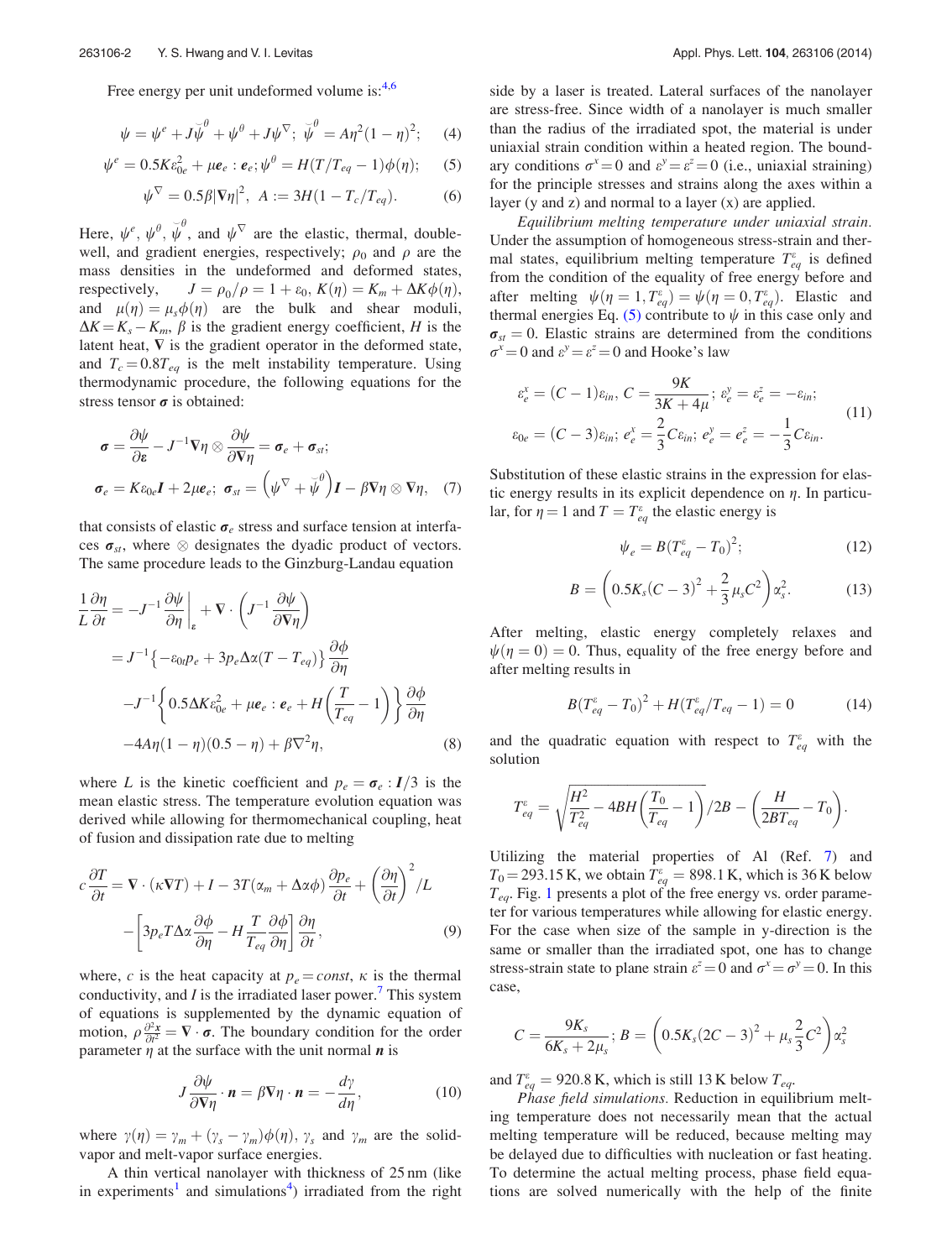<span id="page-3-0"></span>

FIG. 1. Free energy plot for aluminum vs. order parameter for uniaxial strain case. Elastic energy increases the total energy of a solid  $(\eta = 1)$  for any temperature.

element code COMSOL.<sup>[8](#page-4-0)</sup> The simulation procedure is the same as in Ref. [4](#page-4-0), and the details of properties of aluminum, boundary, and initial conditions are summarized in Ref. [7](#page-4-0). For 1-D simulation, heating by a short laser pulse with absorbed fluence of  $100 \text{ J/m}^2$  and  $200 \mu s$  pulse duration was chosen for slow heating rate,  $7.43 \times 10^6$  K/s, which does not cause kinetic superheating. Despite the one-side heating, the nanoscale size of the sample and the relatively slow heating rate limit the variation of temperature along the sample by less than 0.1 K. Temperature growth is almost linear until melting occurs followed by a plateau after the initiation of melting due to latent heat (Fig. 2). The temperature of the middle of the sample at the plateau is selected as the melting temperature. Melting temperature in a simulation is 897.5 K, which is very close to  $T_{eq}^{\varepsilon} = 898.1 \text{ K}$ . If mechanical problems and elastic energy are not included in simulation, melting temperature is 933.67 K, i.e.,  $T_{eq}$  for unstressed case. A similar simulation for the plane strain case resulted in melting at 920.8 K, same as  $T_{eq}^{\epsilon} = 920.8 \text{ K}$ .

Thus, for relatively slow heating rate, the actual melting temperature is very close to the thermodynamic equilibrium value at the same strains. This is explained by barrierless surface-induced nucleation (premelting) below  $T_{eq}^{\varepsilon}$  driven by



FIG. 3. Evolution of the order parameter within a sample for  $Q = 7.43$  $\times$  10<sup>6</sup>K/s.

a reduction in surface energy during melting (Fig. 3). Equilibrium thickness of the molten layer increases with temperature and diverges at  $T_{eq}^{\varepsilon}$ . That is why, at the chosen heating rate interfaces between solid and liquid propagate to the center of a sample at a temperature close to  $T_{eq}^{\varepsilon}$  and collide with each other. This collision produces a sudden increase of  $\left|\frac{\partial \eta}{\partial t}\right|$ , which induces a slight temperature drop in the middle of a sample at the end of melting through the term  $H \frac{T}{T_{eq}}$  $\frac{\partial \phi}{\partial \eta} \frac{\partial \eta}{\partial t}$  in Eq. [\(9\).](#page-2-0) The temperature drop in Fig. 2 spreads over the entire sample, since thermal conduction is faster than external heating in this slow-heating case.

Compressive stress along a confined axis increases linearly in time (like temperature) before melting and reaches 2.0 GPa just before melting (Fig. 4). Stress relaxes at the propagating interfaces down to zero.  $\left| \varepsilon_e^y \right|$  also increases linearly before melting with the strain rate of  $2.25 \times 10^2$  s<sup>-1</sup>.

The same problem was solved in 2D formulation for a sample with width of 10 nm and zero displacements and heat flux along axes y and z. Planar solid-melt interfaces propagate to the middle of a sample without any sign of the Grinfeld instability<sup>[9](#page-4-0)</sup> (waveviness) at 895.3 K, i.e., slightly below  $T_{eq}^{\epsilon}$ . Corresponding temperature evolution is presented in Fig. 2.

Competition with kinetic superheating. Since it is known from experiments<sup>[1,2](#page-4-0)</sup> and simulations<sup>[3,4](#page-4-0)</sup> that for laser heating



FIG. 2. Evolution of the temperature in the middle of a sample for  $Q = 7.43 \times 10^6$  K/s.



FIG. 4. Evolution of stress  $\sigma^y$  in the middle of a sample for  $Q = 7.43$  $\times$   $10^6\,\mbox{K/s}.$